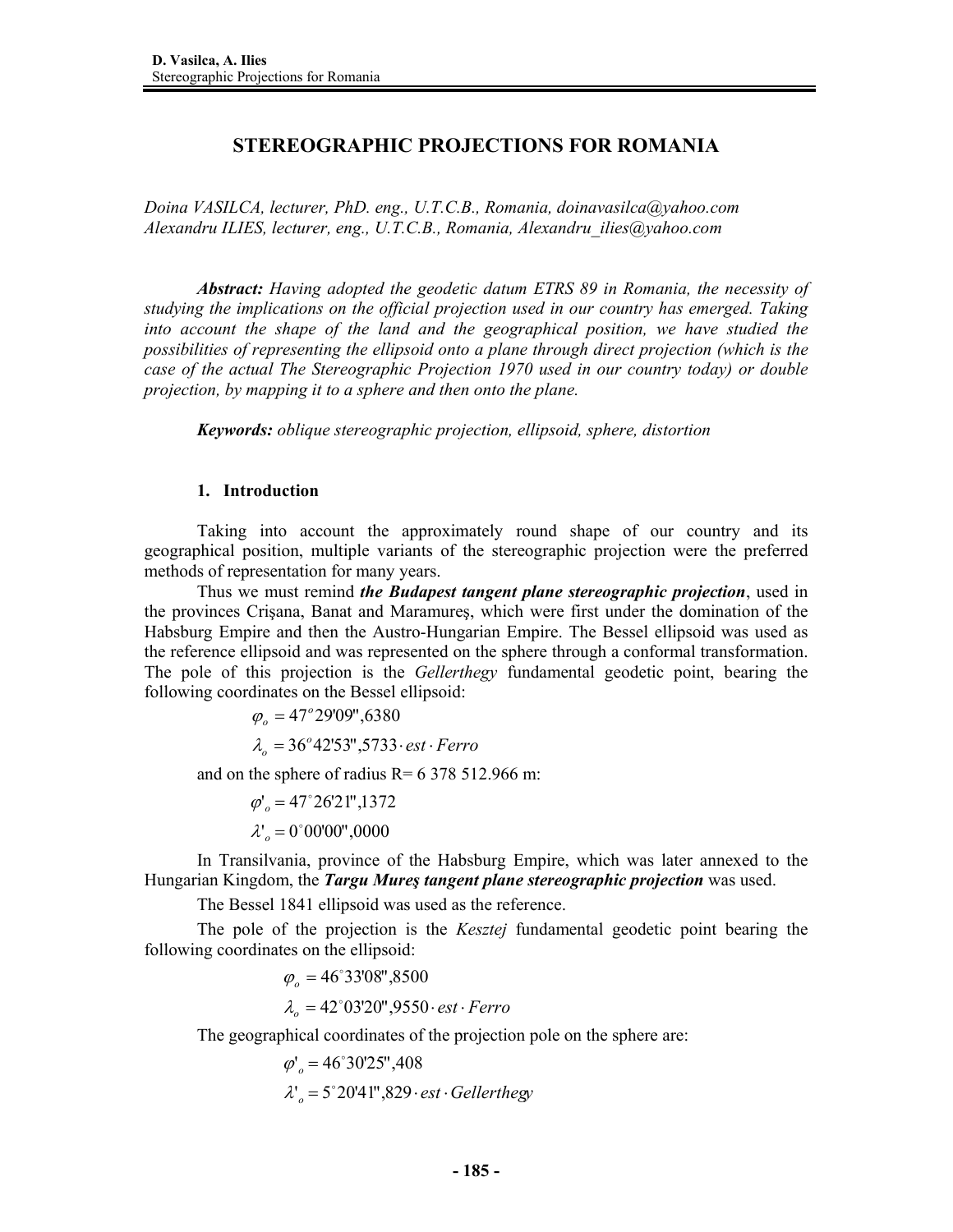In these projections, the rectangular coordinate sistem was defined as following: the origin is the image of the projection pole, the *OX* axis is the line that represents the meridian image which passes through the projection pole with the positive direction towards the south, and the *OY* axis chosen such that it forms a straight angle with the *OX* axis, having the positive direction towards the west.

At the beginning of the '30s the *sterographic projection on a secant plane in Braşov (1930/1933)* was adopted**.** The reference ellipsoid used was the Hayford 1910, and coordinates of the projection pole are:

$$
\varphi_o = 51^{\circ}00^{\circ}00^{\circ\circ},000 = 45^{\circ}54^{\circ}00".0000
$$
  

$$
\lambda_o = 28^{\circ}21^{\circ}38^{\circ\circ}.510 = 25^{\circ}23^{\circ}32".8772 \cdot \text{est} \cdot \text{Greenwich}
$$

The image of the projection pole  $Q_0$  ( $\varphi_0$ ,  $\lambda_0$ ) is the origin of the rectangular coordinate sistem. The *OX* axis has the positive direction towards the east and the *OY* axis has the positive direction towards the north.

The whole country is mapped on a secant plane, which intersects the ellipsoid resulting a circle of a *232.965 km* radius, in the centre of this circle, the linear scale distortion being -33.33 cm/km.

 In 1971 a new stereographic projection named *Stereographic projection 1970* was adopted for the civil sector in Romania. The reference ellipsoid was the Krsovski 1940. The projection pole  $Q_0$ , also named the "center of projection" has the geographical coordinates:  $\varphi_0 = 46^\circ$ ,  $\lambda_0 = 25^\circ$ .

The whole country is represented on a single secant projection plane, which has a zero scale distortion circle, with the radius  $\rho_0 = 201.718km$ , the linear scale distortion in the center of the circle being –25 cm/km. The rectangular axis system has the origin in the central point of projection, the *OX* axis has the positive direction towards the north and the *OY* axis towards the east.

#### **2. Stereographic projections**

Representing an ellipsoid in a stereographic projection can be made using two methods:

- a) Through a *double projection*, meaning the ellipsoid is firstly represented on a sphere through a conformal transformation and then the sphere is represented in the mapping plane.
- b) Trough a *quasi-stereographic transformation*, meaning the ellipsoid is directly represented in the mapping plane, rigorously respecting only one of the properties of mapping a sphere on a plane. This is the case of stereographic projection 1970, which respects the properties of mapping a sphere stereographically to a plane only for the points situated on the meridian of the projection pole  $(\lambda_0=25^\circ)$ . The coordinates are calculated with the following relation:

$$
x_m = 2R_o \tan \frac{\beta}{2R_o}
$$
 (1)

where:  $\mathbf{x}_m$  is the coordinate of any point situated on the meridian of the pole;

 $R_o$  is the mean radius of the ellipsoid at latitude  $(\varphi_o = 46^\circ)$ ;

 $\beta$  is the length of the meridian arch from latitude  $\varphi_o = 46^\circ$  to latitude  $\varphi$  of the considered point;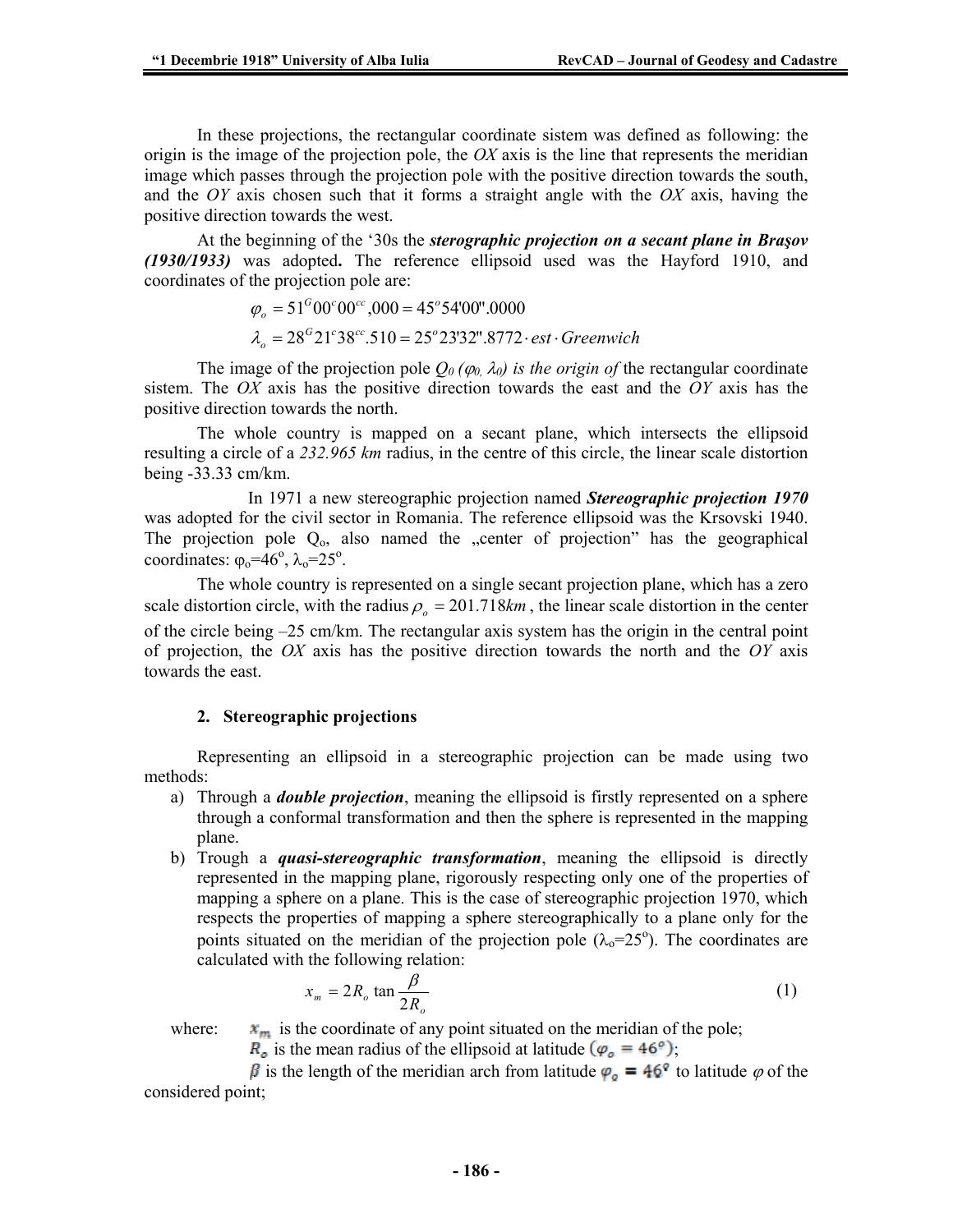In this paper we have studied the double stereographic projection with four cases of usage comparing it with the quasi-stereographic projection applied for ellipsoid GRS 80.

#### a) *Double stereographic projection*

Spherical latitude  $\varphi$ 'and longitude  $\lambda$ ' are computed from geodetic latitude  $\varphi$  and longitude  $\lambda$ with formulas (Soloviev 1954):

$$
\varphi' = 2 \left\{ \arctan \left[ \frac{1}{K} \tan \left( 45^\circ + \frac{\varphi}{2} \right) \left( \frac{1 - e \sin \varphi_o}{1 + e \sin \varphi_o} \right)^{\frac{\varphi_o}{2}} - 45^\circ \right] \right\}
$$
\n
$$
\lambda' = \alpha \cdot \lambda
$$
\n(2)

In which constants  $\alpha$  and K are calculated with:

$$
\alpha = \frac{\sin \varphi_o}{\sin \varphi_o} \tag{3}
$$

$$
tg\varphi'_{o} = \sqrt{\frac{M_o}{N_o}}tg\varphi_{o}
$$
\n(4)

$$
K = \frac{\tan^{\alpha} \left( 45^{\circ} + \frac{\varphi_o}{2} \right) \left( \frac{1 - e \sin \varphi_o}{1 + e \sin \varphi_o} \right)^{\alpha \beta/2}}{\tan \left( 45^{\circ} + \frac{\varphi_o}{2} \right)}
$$
(5)

*For the studying of distortions we use linear scale factors along meridian, parallel and area scale factors:* 

$$
m = n = \alpha \frac{R \cos \varphi'}{N \cos \varphi}
$$
  
(6)  

$$
p = m^2
$$

In this case we studied four conformal mapping cases of the ellipsoid onto a sphere:

#### **i) Case 1 –** *the sphere is considered tangent to the ellipsoid on the equator*.

In this case the meridians of the sphere coincide with the meridians on the ellipsoid, meaning that the ellipsoidal and spherical longitudes are equal:  $\lambda' = \lambda$ 

Because the two equatorial planes coincide, the radius of the sphere is equal to the semimajor axis of the ellipsoid:  $R = a$ . The constants of projection are:

$$
\alpha = 1 \tag{7}
$$

$$
K = 1
$$

The spherical latitude is determined from the ellipsoidal one using relation (2) with the constants from relations (3), (4), (5).

**ii) Case 2 –** *the intersections of the terrestrial sphere and the ellipsoid are the parallels of latitudes*  $\varphi_k = \pm 46^\circ$ 

In this case the meridians on the sphere coincide with the meridians on the ellipsoid, so that the ellipsoidal and spherical longitudes are equal: λ*'=*λ*.* 

The parallels on the ellipsoid are represented without distortion on the sphere, resulting in the following relation for the radius of the sphere: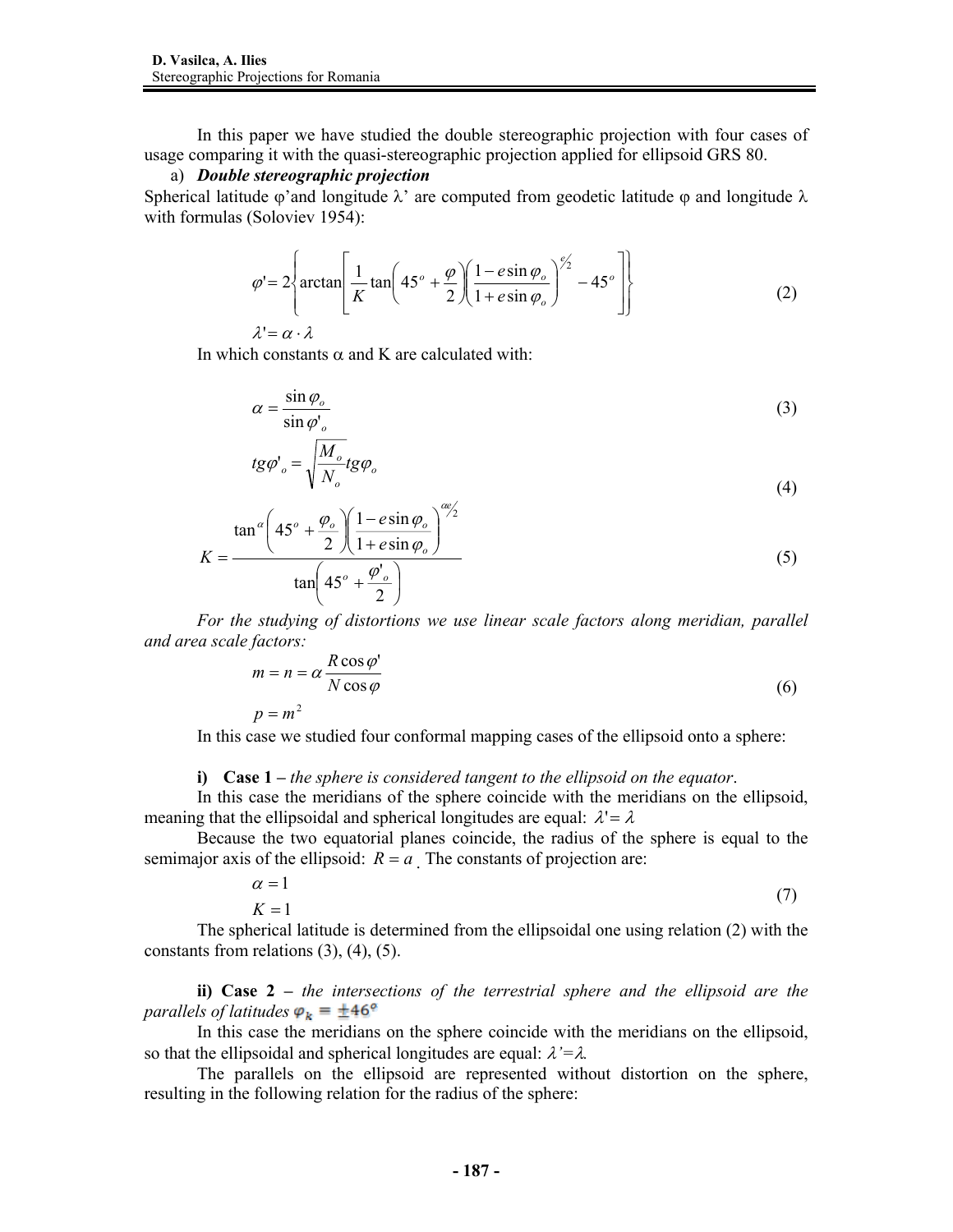$$
R = \frac{N_k \cos \varphi_k}{\cos \varphi'_{k}}
$$
 (8)

The projection constants are in this case:

$$
\alpha = 1
$$
  
K = 1 (9)

Substituting these values in relation (2) for the spherical latitude yields:

$$
\varphi' = 2 \left\{ \arctan \left[ \tan \left( 45^\circ + \frac{\varphi}{2} \right) \left( \frac{1 - e \sin \varphi_o}{1 + e \sin \varphi_o} \right)^{\frac{\varphi_o}{2}} - 45^\circ \right] \right\}
$$
(10)

**iii) Case 3 –** *the terrestrial sphere is tangent to the ellipsoid on the parallel of latitude*  $\varphi_o = +46^\circ$ , therefore:  $\varphi_o' = \varphi_o$ 

Moreover, the meridians on the sphere coincide with the meridians on the ellipsoid, meaning the ellipsoidal and spherical longitudes are equal: λ*'=*λ

The radius of the sphere is calculated through the following relation:  $R = N_a$ The projection constants are in this case:

$$
\alpha = 1
$$
  

$$
K = \left(\frac{1 - e \sin \varphi_o}{1 + e \sin \varphi_o}\right)^{\frac{\varphi_o}{2}}
$$
 (11)

The spherical latitude is determined with the relation:

$$
\varphi' = 2 \left\{ \arctan \left[ \frac{1}{K} \tan \left( 45^\circ + \frac{\varphi}{2} \right) \left( \frac{1 - e \sin \varphi_\circ}{1 + e \sin \varphi_\circ} \right)^{\frac{\varphi}{2}} - 45^\circ \right] \right\}
$$
(12)

**iv) Case 4 –** *the ellipsoid is tangent to the terrestrial sphere in projection pole* The radius of the sphere is calculated with the relation:  $R = \sqrt{M_o N_o}$ 

(13)

The projection constants  $\alpha$  and K are calcultated with relations (3), (4) and (5).

In this case the meridians of the ellipsoid no longer coincide with the meridians of the sphere and the spherical coordinates are calcultated with the relations (2):

The coordinates from the sphere are transformed on the mapping plane using the relations:

$$
x = \frac{2R(\cos\varphi')\sin\varphi' - \sin\varphi'}{1 + (\sin\varphi'\sin\varphi')\sin\varphi' + \cos\varphi'\cos\varphi'\cos(\lambda' - \lambda')})}
$$
  

$$
y = \frac{2R\cos\varphi'\sin(\lambda' - \lambda')}{1 + (\sin\varphi'\sin\varphi')\cos\varphi'\cos\varphi'\cos(\lambda' - \lambda')})}
$$
(14)

For determining the distortions we use the relations:

$$
\mu_1 = \mu_2 = \frac{2}{1 + \sin \varphi' \sin \varphi' + \cos \varphi' \cos \varphi' \cos(\lambda' - \lambda' \circ)}
$$
  
\n
$$
p = \mu_1 \mu_2
$$
  
\n
$$
\omega = 0
$$
\n(15)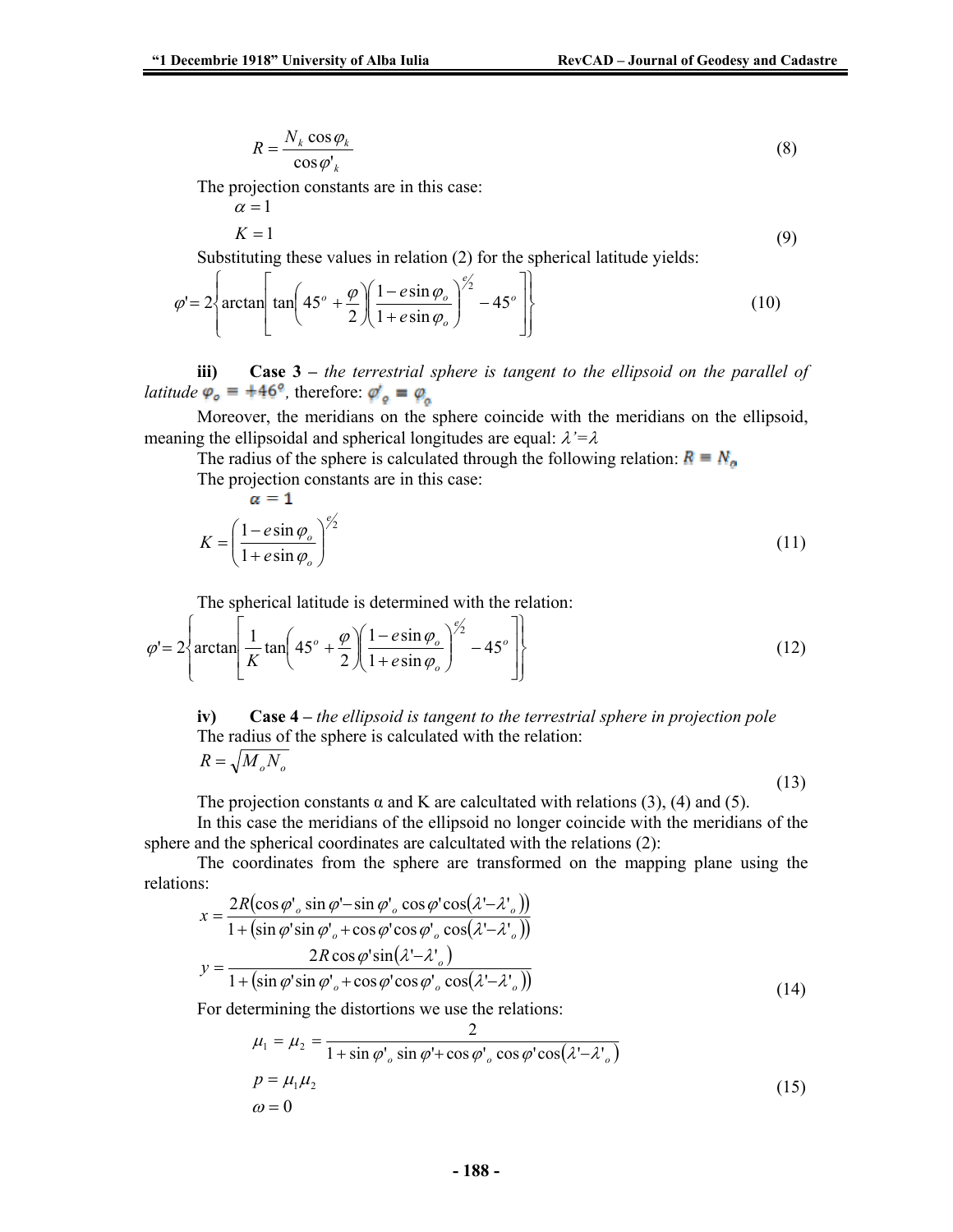## **b.** *The quasi-stereographic projection*

In this projection, which has been applied in Romania up until now, but for the Krasovski 1940 ellipsoid, we have determined the values of the constant coefficients for the GRS 80 ellipsoid, coefficients which are part of the calculation formulas of the coordinates in the mapping plane tangent to the ellipsoid at origin:

$$
x_{tg} = (a_{00} + a_{10}f + a_{20}f^2 + a_{30}f^3 + a_{40}f^4 + a_{50}f^5 + a_{60}f^6 + a_{70}f^7 + ...)+
$$
  
+ 
$$
(a_{02} + a_{12}f + a_{22}f^2 + a_{32}f^3 + a_{42}f^4 + ...)\cdot l^2 + (a_{04} + a_{14}f + ...)\cdot l^4 + (a_{06} + ...)\cdot l^6
$$
  

$$
y_{tg} = (b_{01} + b_{11}f + b_{21}f^2 + b_{31}f^3 + b_{41}f^4 + b_{51}f^5 + ...)\cdot l +
$$
  
+ 
$$
(b_{03} + b_{13}f + b_{23}f^2 + b_{33}f^3 + ...)\cdot l^3 + (b_{05} + b_{15}f + ...)\cdot l^5
$$

Coordinates in the secant plane are:

$$
x = x_{tg} \cdot c
$$
  
\n
$$
y = y_{tg} \cdot c
$$
 (17)

Where *c=const.=0.999 750 000*

The values of these coefficients are presented in Table 1.

In all four cases analyzed we have calculated the spherical coordinates  $(\varphi, \lambda)$  and the rectangular coordinates  $(x, y)$  of the map graticule which vary from latitude  $\varphi_s = 44^\circ$  to and from longitude  $\lambda_V = 21^{\circ}30'$  to  $\lambda_E = 29^{\circ}$  (tab. 4). We have also studied the influence of changing the ellipsoid (GRS-80 versus Krasovski 1940) on the coordinates of the points by calculating the lengths and orientations of the vectors determined by the image of the points in quasi-stereographic projections (tab3, fig. 2). For comparing the quality of the analyzed projections we have conducted a study of distortions. All the stereographic projections are conformal meaning that the angles are represented undistorted in the mapping plane. The obtained results are listed in Table 2.

| Table 1. Constant Cochelents for calculating the A, y coordinates                                   |                                                                      |                                               |                            |  |  |  |
|-----------------------------------------------------------------------------------------------------|----------------------------------------------------------------------|-----------------------------------------------|----------------------------|--|--|--|
| $a_{00} = 0$                                                                                        | $ a_{02}=+3752.083111289852 a04=+0.335923134383 a06=-0.000064962727$ |                                               |                            |  |  |  |
| $a_{00} = 0.000000000$                                                                              | $a_{02}$ =+3752.083111289852 $a_{04}$ =+0.335923134383               |                                               | $a_{06}$ = -0.000064962727 |  |  |  |
| $a_{10}$ =+308753.662509386486 $ a_{12}$ =                                                          |                                                                      | -99.926335176515 $ a_{14} = -0.064339659184$  | $a_{16}$ = -0.000005157411 |  |  |  |
| +75.370427646071<br>$a_{20}$ =                                                                      | $a_{22}$ =                                                           | $-6.674419721378$ $ a_{24} = +0.000382610090$ |                            |  |  |  |
| +60.214993686898 $a_{32}$ =<br>$a_{30}$ =                                                           |                                                                      | $-0.068376791286$ $a_{34} = 0.000073424202$   |                            |  |  |  |
| $-0.014952397386$<br>$a_{40}$ =                                                                     | $-0.002605399990$<br>$a_{42}$ =                                      |                                               |                            |  |  |  |
| $+0.014096938640$<br>$a_{50}$ =                                                                     | $-0.000007250470$<br>$a_{52}$ =                                      |                                               |                            |  |  |  |
| $+0.000001183300$<br>$a_{60}$ =                                                                     |                                                                      |                                               |                            |  |  |  |
| $-0.000000005068$<br>$a_{70}$ =                                                                     |                                                                      |                                               |                            |  |  |  |
|                                                                                                     |                                                                      |                                               |                            |  |  |  |
| $\mu = 0.015175.020040602650$ $\mu = 22.212470506055$ $\mu = 0.000067057110$ $\mu = 0.000000511006$ |                                                                      |                                               |                            |  |  |  |

Table 1. Constant coeficients for calculating the x, y coordinates

|            |                                                           |                                               | $ b_{01}=+215175.830840683659  b_{03}= -23.213470596855  b_{05}= -0.008967857118  b_{06}= -0.000000511806$ |  |
|------------|-----------------------------------------------------------|-----------------------------------------------|------------------------------------------------------------------------------------------------------------|--|
|            | $ b_{11} $ -10767.653580090855 $ b_{13} $ -1.928051001237 |                                               | $b_{15}$ = +0.000559489287                                                                                 |  |
|            | $ b_{21} $ -128.658279238281 $ b_{23} $ +0.135928415327   |                                               | $b_{25}$ = +0.000048545149                                                                                 |  |
| $b_{31}$ = |                                                           | $-2.106816412385$ $b_{33} = +0.003100511105$  |                                                                                                            |  |
| $b_{41}$ = |                                                           | $-0.050029680696$ $b_{43} = +0.000100929173$  |                                                                                                            |  |
| $b_{51}$ = |                                                           | $-0.000510398265$ $ b_{61} = -0.000032291115$ |                                                                                                            |  |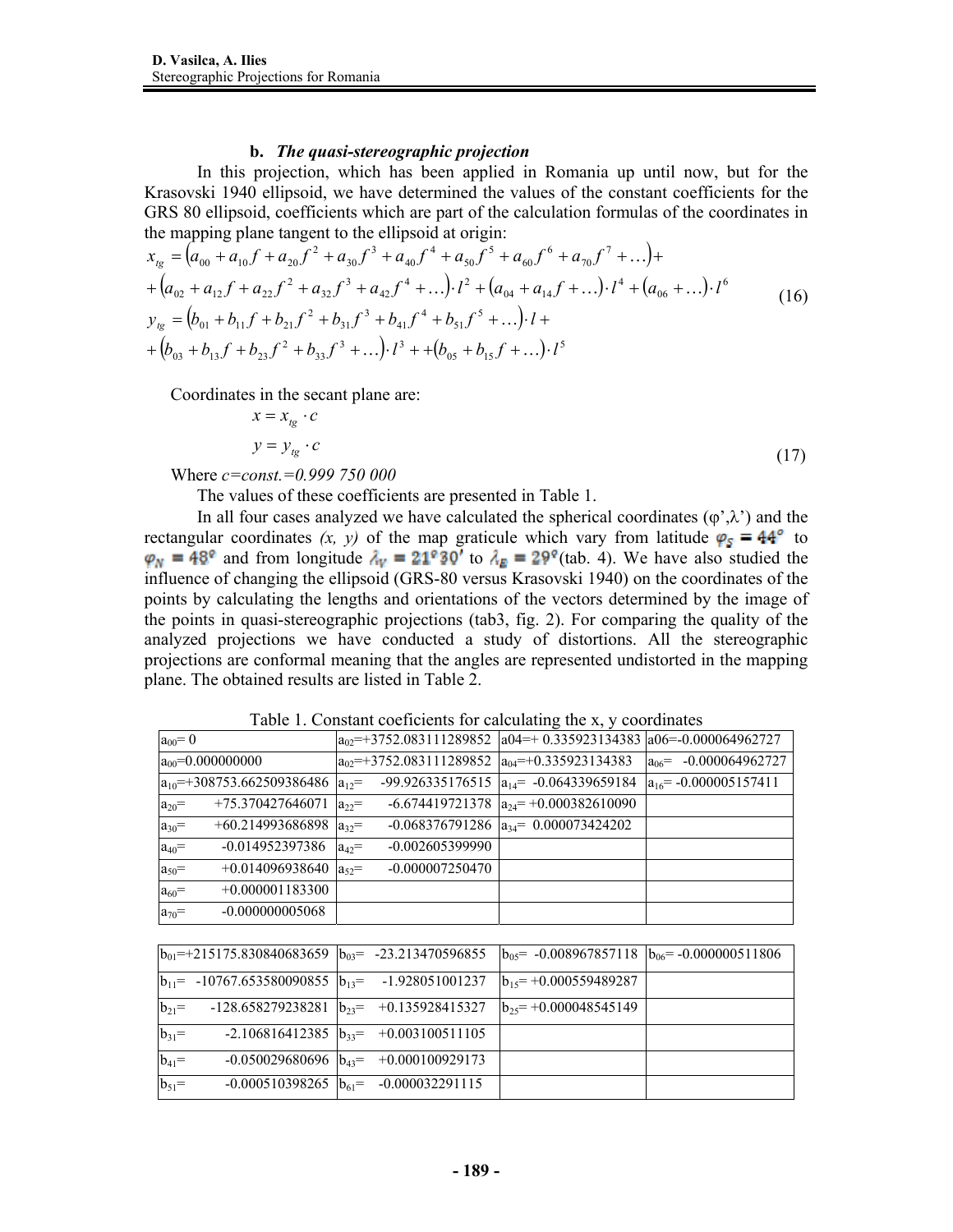| <b>Distance to</b> | D[cm/km]    |           | [mp/ha]     |          |
|--------------------|-------------|-----------|-------------|----------|
| pole [km]          | μ           |           | p           |          |
| 0.0                | 0.999750000 | $-25.000$ | 0.999500063 | $-4.999$ |
| 20.0               | 0.999752458 | $-24.754$ | 0.999504977 | $-4.950$ |
| 40.0               | 0.999759831 | $-24.017$ | 0.999519719 | $-4.803$ |
| 60.0               | 0.999772119 | $-22.788$ | 0.999544290 | $-4.557$ |
| 80.0               | 0.999789323 | $-21.068$ | 0.999578690 | $-4.213$ |
| 100.0              | 0.999811443 | $-18.856$ | 0.999622922 | $-3.771$ |
| 120.0              | 0.999838480 | $-16.152$ | 0.999676985 | $-3.230$ |
| 140.0              | 0.999870433 | $-12.957$ | 0.999740883 | $-2.591$ |
| 160.0              | 0.999907304 | $-9.270$  | 0.999814617 | $-1.854$ |
| 180.0              | 0.999949094 | $-5.091$  | 0.999898190 | $-1.018$ |
| 200.0              | 0.999995803 | $-0.420$  | 0.999991605 | $-0.084$ |
| 220.0              | 1.000047431 | 4.743     | 1.000094865 | 0.949    |
| 240.0              | 1.000103981 | 10.398    | 1.000207973 | 2.080    |
| 260.0              | 1.000165453 | 16.545    | 1.000330934 | 3.309    |
| 280.0              | 1.000231849 | 23.185    | 1.000463752 | 4.638    |
| 300.0              | 1.000303169 | 30.317    | 1.000606430 | 6.064    |
| 320.0              | 1.000379416 | 37.942    | 1.000758975 | 7.590    |
| 340.0              | 1.000460590 | 46.059    | 1.000921391 | 9.214    |
| 360.0              | 1.000546693 | 54.669    | 1.001093684 | 10.937   |
| 380.0              | 1.000637727 | 63.773    | 1.001275861 | 12.759   |
| 400.0              | 1.000733694 | 73.369    | 1.001467926 | 14.679   |

Table 2. Distortions of length and distortions of area in quasi-stereographic projection



Fig. 1. Distortions of area and distortions of length for Romania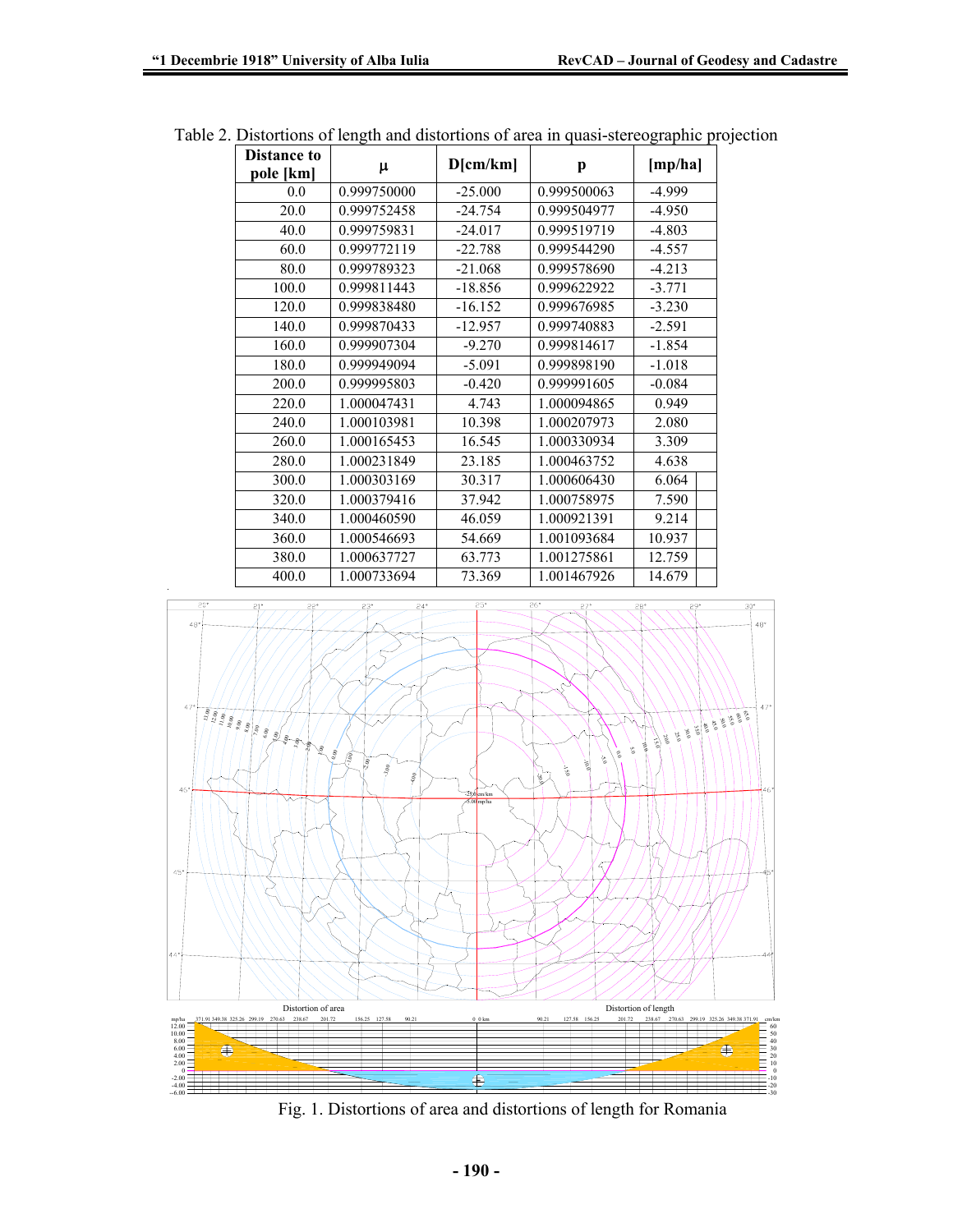|                        |                 |                               | $\alpha$ and $\alpha$ is a contributed to the contribution of $\beta$ |                                 |                 |                      |                                    | Vector           | Vector      |
|------------------------|-----------------|-------------------------------|-----------------------------------------------------------------------|---------------------------------|-----------------|----------------------|------------------------------------|------------------|-------------|
| φ                      | λ               | $\varphi$ <sub>GRS-80</sub>   | $\lambda$ <sub>GRS-80</sub>                                           | $\mathbf{X}_{\text{krasowski}}$ | $Y_{Krasowski}$ | $X \varphi_{GRS-80}$ | $\mathbf Y$ $\phi_{GRS\text{-}80}$ | length           | orientation |
| Krasowski              | Krasowski       |                               |                                                                       |                                 |                 |                      |                                    | [m]              |             |
| $44^{\circ}00^{\circ}$ | 23°00'          | 43°59'58".76951               | 22°59'54".51443 279745.946                                            |                                 | 339584.472      | 279714.773           | 339464.008                         | 124.432          | 283.8791    |
| $44^{\circ}00'$        | $24^{\circ}00'$ | 43°59'58".81525               | 23°59'54".55501 278260.749                                            |                                 | 419789.190      | 278229.488           | 419668.764                         | 124.418          | 283.8308    |
| $44^{\circ}00'$        | $25^{\circ}00'$ | 43°59'58".85581               | 24°59'54".60298 277765.709                                            |                                 | 500000.000      | 277734.209           | 499879.750                         | 124.307          | 283.6898    |
| $44^{\circ}00'$        | $26^{\circ}00'$ | 43°59'58".90506               | 25°59'54".66111 278260.749                                            |                                 | 580210.810      | 278229.294           | 580090.937                         | 123.931          | 283.6630    |
| 44°00'                 | $27^{\circ}00'$ | 43°59'58".95780               | 26°59'54".69328 279745.946                                            |                                 | 660415.528      | 279714.647           | 660295.424                         | 124.116          | 283.7705    |
| $44^{\circ}00'$        | $28^{\circ}00'$ | 43°59'59".04540               | 27°59'54".75544 282221.530                                            |                                 | 740608.056      | 282191.491           | 740488.320                         | 123.447          | 284.3513    |
| 45°00'                 | $22^{\circ}00'$ | 44°59'58".78945               | 21°59'54".37844 393298.359                                            |                                 | 263525.088      | 393267.444           | 263404.580                         | 124.410          | 284.0129    |
| 45°00'                 | 23°00'          | 44°59'58".84052               | 22°59'54.41838 390844.438                                             |                                 | 342339.555      | 390813.577           | 342219.087                         | 124.358          | 284.0343    |
| 45°00'                 | $24^{\circ}00'$ | 44°59'58".88207               | 23°59'54".46480 389372.230                                            |                                 | 421166.628      | 389341.137           | 421046.308                         | 124.272          | 283.9004    |
| 45°00'                 | 25°00'          | 44°59'58".92366               | 24°59'54".51007 388881.518                                            |                                 | 500000.000      | 388850.206           | 499879.780                         | 124.230          | 283.7791    |
| 45°00'                 | $26^{\circ}00'$ | 44°59'58".9667                | 25°59'54".55941 389372.230                                            |                                 | 578833.372      | 389340.757           | 578713.319                         | 124.110          | 283.6775    |
| 45°00'                 | 27°00'          | 44°59'59".02067               | 26°59'54".59769 390844.438                                            |                                 | 657660.445      | 390813.147           | 657540.285                         | 124.168          | 283.7817    |
| 45°00'                 | 28°00'          | 44°59'59".08189               | 27°59'54".64550 393298.359                                            |                                 | 736474.912      | 393267.488           | 736354.813                         | $124^{\circ}003$ | 283.9826    |
| 45°00'                 | 29°00'          | 44°59'59".13901               | 28°59'54".68963 396734.353                                            |                                 | 815270.450      | 396703.784           | 815150°305                         | 123.972          | 284.1385    |
| 46°00'                 | 21°00'          | 45°59'58".80389               | 20°59'54".27089 507779.948                                            |                                 | 190288.451      | 507749.115           | 190168.602                         | 123.752          | 283.9695    |
| 46°00'                 | $22^{\circ}00'$ |                               | 45°59'58".83666 21°59'54".29382 504375.865                            |                                 | 267693.572      | 504344.522           | 267573.389                         | 124.203          | 283.7590    |
| 46°00'                 | 23°00'          | 45°59'58".88084               | 22°59'54".33486 501944.716                                            |                                 | 345118.213      | 501913.205           | 344998.080                         | 124.197          | 283.6694    |
| 46°00'                 | $24^{\circ}00'$ | 45°59'58".92704               | 23°59'54".36197                                                       | 500486.162                      | 422555.857      | 500454.560           | 422435.452                         | 124.484          | 283.6594    |
| 46°00'                 | $25^{\circ}00'$ | 45°59'58".98315               | 24°59'54".40368 500000.000                                            |                                 | 500000.000      | 499968.613           | 499879.610                         | 124.414          | 283.7642    |
| 46°00'                 | 26°00'          | 45°59'59".03730               | 25°59'54".45992                                                       | 500486.162                      | 577444.143      | 500454.944           | 577324.049                         | 124.085          | 283.8095    |
| 46°00'                 | 27°00'          | 45°59'59".08616               | 26°59'54".49480 501944.716                                            |                                 | 654881.787      | 501913.508           | 654761.501                         | 124.268          | 283.8389    |
| 46°00'                 | $28^{\circ}00'$ | $\overline{45}$ °59'59".14172 | 27°59'54".53673 504375.865                                            |                                 | 732306.428      | 504344.883           | 732186.067                         | 124.285          | 283.9608    |
| 47°00'                 | $22^{\circ}00'$ | 46°59'58".88489               | 21°59'54".18176 615470.882                                            |                                 | 271898.022      | 615439.159           | 271777.669                         | 124.464          | 283.5929    |
| 47°00'                 | 23°00'          | 46°59'58".94189               | 22°59'54".21838 613063.625                                            |                                 | 347920.866      | 613032.118           | 347800.470                         | 124.450          | 283.7055    |
| 47°00'                 | $24^{\circ}00'$ | 46°59'58".98546               | 23°59'54".25344 611619.397                                            |                                 | 423957.089      | 611587.700           | 423836.581                         | 124.607          | 283.6259    |
| $47^{\circ}00'$        | $25^{\circ}00'$ | 46°59'59".03835               | 24°59'54".29606 611138.009                                            |                                 | 500000.000      | 611106.415           | 499879.515                         | 124.558          | 283.6736    |
| 47°00'                 | 26°00'          | 46°59'59".09421               | 25°59'54".33842 611619.397                                            |                                 | 576042.911      | 611588.007           | 575922.412                         | 124.520          | 283.7762    |
| $47^{\circ}00'$        | $27^{\circ}00'$ | 46°59'59".16519               | 26°59'54".36685 613063.625                                            |                                 | 652079.134      | 613032.906           | 651958.283                         | 124.695          | 284.1534    |
| $47^{\circ}00'$        | $28^{\circ}00'$ | 46°59'59".21573               | 27°59'54".42755 615470.882                                            |                                 | 728101.978      | 615440.229           | 727981.432                         | 124.382          | 284.1477    |
| 48°00'                 | 23°00'          | 47°59'58".98148               | 22°59'54".12092 724218.009                                            |                                 | 350747.943      | 724185.828           | 350627.773                         | 124.405          | 283.3423    |
| 48°00'                 | $24^{\circ}00'$ | 47°59'59".01529               | 23°59'54".12974 722788.788                                            |                                 | 425370.538      | 722756.112           | 425249.706                         | 125.173          | 283.1863    |
| 48°00'                 | $25^{\circ}00'$ | 47°59'59".10400               | 24°59'54".12063 722312.401                                            |                                 | 500000.000      | 722280.918           | 499878.118                         | 125.883          | 283.9072    |
| 48°00'                 | 26°00'          | 47°59'59".15890               | 25°59'54".18532 722788.788                                            |                                 | 574629.462      | 722757.455           | 574508.015                         | 125.424          | 283.9259    |
| 48°00'                 | 27°00'          | 47°59'59".24787               | 26°59'54".25192 724218.009                                            |                                 | 649252.057      | 724187.900           | 649131.025                         | 124.721          | 284.4777    |

Table 3 Grid coordinates in quasi-stereographic projection (ellipsoid Krasowski and ellipsoid GRS-80)

Table 4. Distortions of length and distortions of area in double stereographic projection Ellipsoid GRS-80

**Case 1, α=1.00, K=1.00, R=6378137.000** 

| M               | ∞               | ወ'- ወ                       | m           | m/km  |          | $m^2/ha$ |
|-----------------|-----------------|-----------------------------|-------------|-------|----------|----------|
| $43^{\circ}00'$ | 42°48'29" 48383 | $-0^{\circ}11'30''.51617$   | 1.001553267 | 1.553 | 1.003109 | 31.089   |
| $44^{\circ}00'$ | 43°48'28".15189 | $-0^{\circ}11'31''84811$    | 1.001611736 | 1.612 | 1.003226 | 32.261   |
| $45^{\circ}00'$ | 44°48'27" 66260 | $-0^{\circ}11'32''33740$    | 1.001670296 | 1.670 | 1.003343 | 33.434   |
| $46^{\circ}00'$ | 45°48'28".01680 | $-0^{\circ}11'31''.98320$   | 1.001728876 | 1.729 | 1.003461 | 34.607   |
| $47^{\circ}00'$ | 46°48'29" 21430 | $-0^{\circ}11'30''$ . 78570 | 1.001787403 | 1.787 | 1.003578 | 35.780   |
| $48^{\circ}00'$ | 47°48'31".25390 | $-0^{\circ}11'28''$ .74610  | 1.001845807 | 1.846 | 1.003695 | 36.950   |
| 49°00'          | 48°48'34" 13334 | $-0^{\circ}11'25"36666$     | 1.001904017 | 1.904 | 1.003812 | 38.117   |

| $\alpha = 1.00,$ | <b>Case 2</b> | $K=1.00,$ | R=6367129.025 |
|------------------|---------------|-----------|---------------|
|------------------|---------------|-----------|---------------|

| Φ               | Φ               | ወ'- ወ                     | m           | m/km     |          | $m^2/ha$ |
|-----------------|-----------------|---------------------------|-------------|----------|----------|----------|
|                 |                 |                           |             |          |          |          |
| $43^{\circ}00'$ | 42°48'29".48383 | $-0^{\circ}11'30''51617$  | 0.999824694 | $-0.175$ | 0.999649 | $-3.506$ |
| $44^{\circ}00'$ | 43°48'28".15189 | $-0^{\circ}11'31''.84811$ | 0.999883063 | $-0.117$ | 0.999766 | $-2.339$ |
| $45^{\circ}00'$ | 44°48'27".66260 | $-0^{\circ}11'32''33740$  | 0.999941522 | $-0.058$ | 0.999883 | $-1.170$ |
| $46^{\circ}00'$ | 45°48'28" 01680 | $-0^{\circ}11'31''.98320$ | 1.000000000 | 0.000    | 1.000000 | 0.000    |
| $47^{\circ}00'$ | 46°48'29" 21430 | $-0^{\circ}11'30''.78570$ | 1.000058426 | 0.058    | 1.000117 | 1.169    |
| $48^{\circ}00'$ | 47°48'31".25390 | $-0°11'28"74610$          | 1.000116730 | 0.117    | 1.000233 | 2.335    |
| $49^{\circ}00'$ | 48°48'34".13334 | $-0^{\circ}11'25''.86666$ | 1.000174839 | 0.175    | 1.000350 | 3.497    |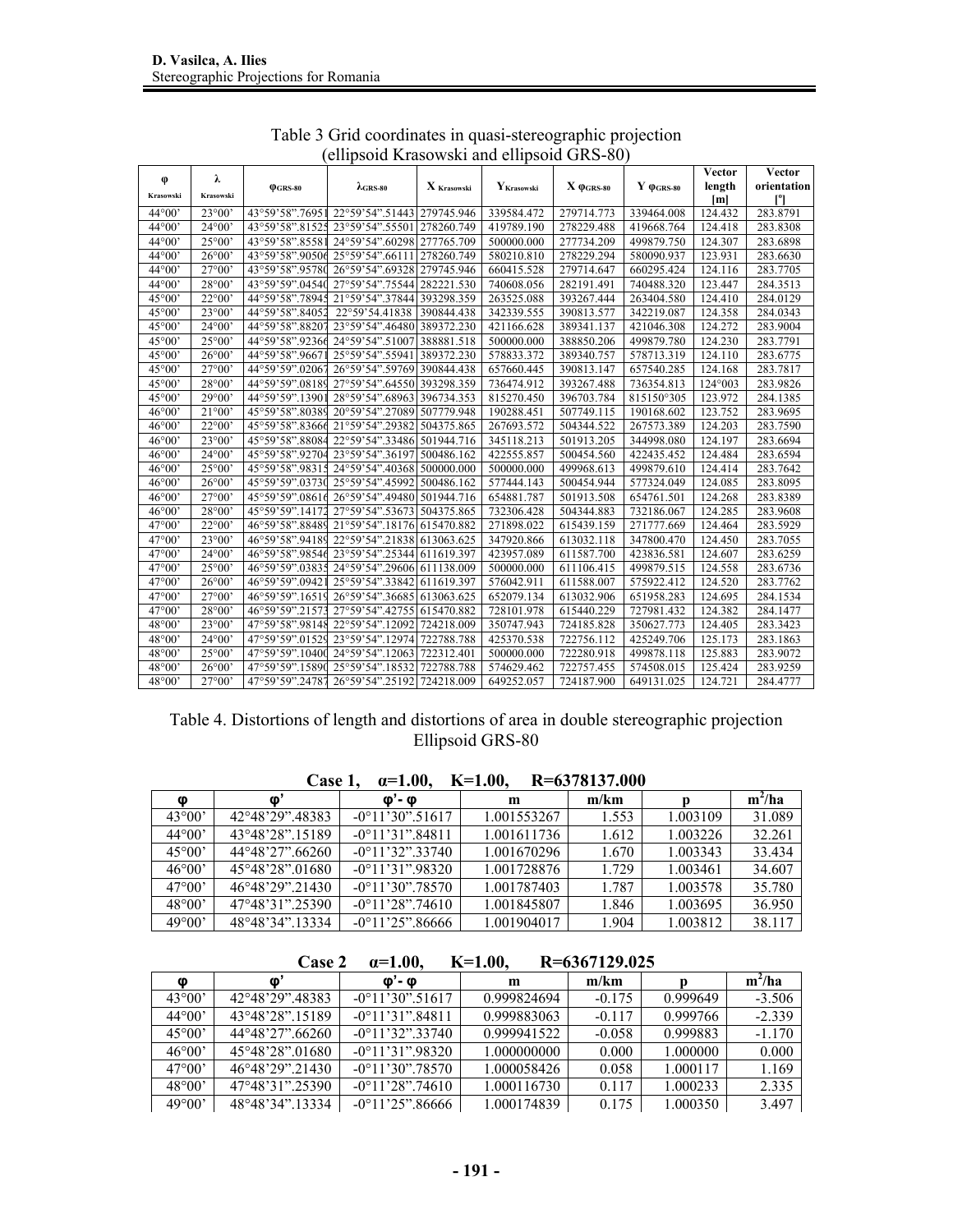|                 | Case 3,         | $\alpha = 1.00$          | K=0.9951904970, | R=6389212.733 |            |           |
|-----------------|-----------------|--------------------------|-----------------|---------------|------------|-----------|
| Φ               | <b>O</b>        | ወ'- ወ                    | m               | m/km          |            | $m^2/ha$  |
| $43^{\circ}00'$ | 43°00'37" 83092 | $0^{\circ}00'37"83092$   | 1.000004666     | 0.0047        | 1.00000933 | 0.0933    |
| $44^{\circ}00'$ | 44°00'24".59635 | $0^{\circ}00'24"39635$   | 1.000002039     | 0.0020        | 1.00000408 | 0.0408    |
| $45^{\circ}00'$ | 45°00'11".98459 | $0^{\circ}00'11''.98459$ | 1.000000501     | 0.0005        | 1.00000100 | 0.0100    |
| 46°00'          | 46°00'00" 00000 | $0^{\circ}00'00"$ 00000  | 1.000000000     | $-0.0000$     | 1.00000000 | $-0.0000$ |
| $47^{\circ}00'$ | 46°59'48" 64602 | $-0°00'11"35398$         | 1.000000483     | 0.0005        | 1.00000097 | 0.0097    |
| $48^{\circ}00'$ | 47°59'37".92512 | $-0^{\circ}00'22"07488$  | 1.000001898     | 0.0019        | 1.00000380 | 0.0380    |
| 49°00'          | 48°59'27".83880 | $-0^{\circ}00'32"$ 16120 | 1.000004190     | 0.0042        | 1.00000838 | 0.0838    |

| Case 3, $\alpha = 1.00$ , | K=0.9951904970, | R=6389212.733 |
|---------------------------|-----------------|---------------|
|                           |                 |               |

|  | Case 4, $\varphi$ <sup>3</sup> $\varphi$ <sup>5</sup> =45.571266862, $\alpha$ =1.0007843543, K=0.9970576345, R=6378848.680 |  |  |  |
|--|----------------------------------------------------------------------------------------------------------------------------|--|--|--|
|--|----------------------------------------------------------------------------------------------------------------------------|--|--|--|

| M               | ∞               | <u>ወ'- ወ</u>              | m           | m/km      |            | $m^2/ha$  |
|-----------------|-----------------|---------------------------|-------------|-----------|------------|-----------|
| $43^{\circ}00'$ | 42°57'33".02937 | $-0^{\circ}02'26''.97063$ | 1.000000316 | 0.0316    | 1.00000063 | 0.0063    |
| $44^{\circ}00'$ | 43°57'25" 61139 | $-0^{\circ}02'34''38861$  | 1.000000094 | 0.0094    | 1.00000019 | 0.0019    |
| $45^{\circ}00'$ | 44°57'18" 82415 | $-0^{\circ}02'41''$ 17585 | 1.000000012 | 0.0012    | 1.00000002 | 0.0002    |
| $46^{\circ}00'$ | 45°57'12".66862 | $-0^{\circ}02'47''33138$  | 1.000000000 | 0.0000    | 1.00000000 | 0.0000    |
| $47^{\circ}00'$ | 46°57'07".14471 | $-0^{\circ}02'52''.85529$ | 0.999999988 | $-0.0012$ | 0.99999998 | $-0.0002$ |
| $48^{\circ}00'$ | 47°57'02".25133 | $-0°02'57"$ .74867        | 0.999999904 | $-0.0096$ | 0.99999981 | $-0.0019$ |
| 49°00'          | 48°56'57".98635 | $-0^{\circ}03'02''.01365$ | 0.999999676 | $-0.0324$ | 0.99999935 | $-0.0065$ |



Fig. 2. The vectors determined by the images of the points in quasi-stereographic projection – ellipsoid GRS-80 and ellipsoid Krasovski 1940